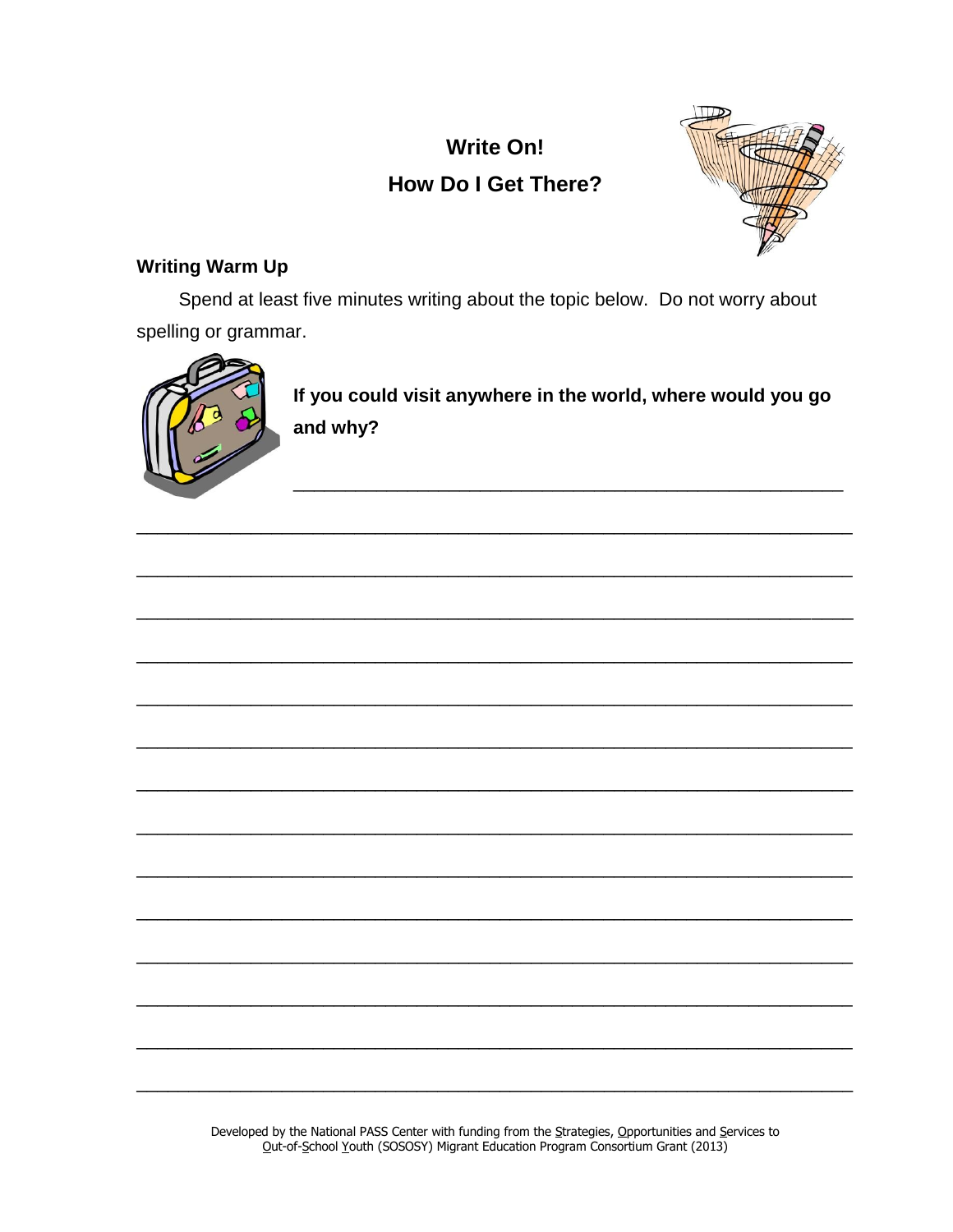#### **Writing Directions**

If you visit a different state or country, you might need directions to get around. Have you ever gotten directions from someone? *Turn left in a mile, go past the church and turn right, then make another right and then a left*…. It can feel like you're going in circles, especially if you don't know the area.

Have you ever looked at a building map, such as one you would see at a shopping mall? Those can be very confusing, too. Many times a health clinic or hospital may have maps. It can be very hard to find your doctor's office. What would happen if you had an emergency? Could you find an Emergency Room on a city map?

In this lesson, you will learn how to give and get directions. If you can GIVE good directions, you can GET good directions. You will learn to tell someone to *go left*, *turn right* or *walk past the bank*. Likewise, when you get directions, you will learn to ask, "Do I turn left?" "Do I go past the bank?" You will ask questions to get clear directions and to make sure you understand.

#### **Brainstorming: Coming Up with Ideas**

There are some things you can do to make getting directions easier. Following is a list of suggestions. Can you think of anything else to add to the list?

- Write directions down when you can. This is the best thing to do. Whether you are giving or getting directions, you should write them down.
- Use **landmarks** (permanent fixtures) to keep you on track. It is helpful to use a building, statue, or village park to guide your way.
- $\frac{1}{2}$  , and the set of the set of the set of the set of the set of the set of the set of the set of the set of the set of the set of the set of the set of the set of the set of the set of the set of the set of the set \_\_\_\_\_\_\_\_\_\_\_\_\_\_\_\_\_\_\_\_\_\_\_\_\_\_\_\_\_\_\_\_\_\_\_\_\_\_\_\_\_\_\_\_\_\_\_\_\_\_\_\_\_\_\_\_\_\_\_\_\_\_ \_\_\_\_\_\_\_\_\_\_\_\_\_\_\_\_\_\_\_\_\_\_\_\_\_\_\_\_\_\_\_\_\_\_\_\_\_\_\_\_\_\_\_\_\_\_\_\_\_\_\_\_\_\_\_\_\_\_\_\_\_\_
- Use words that show direction like *left*, *right*, *north*, or *south*.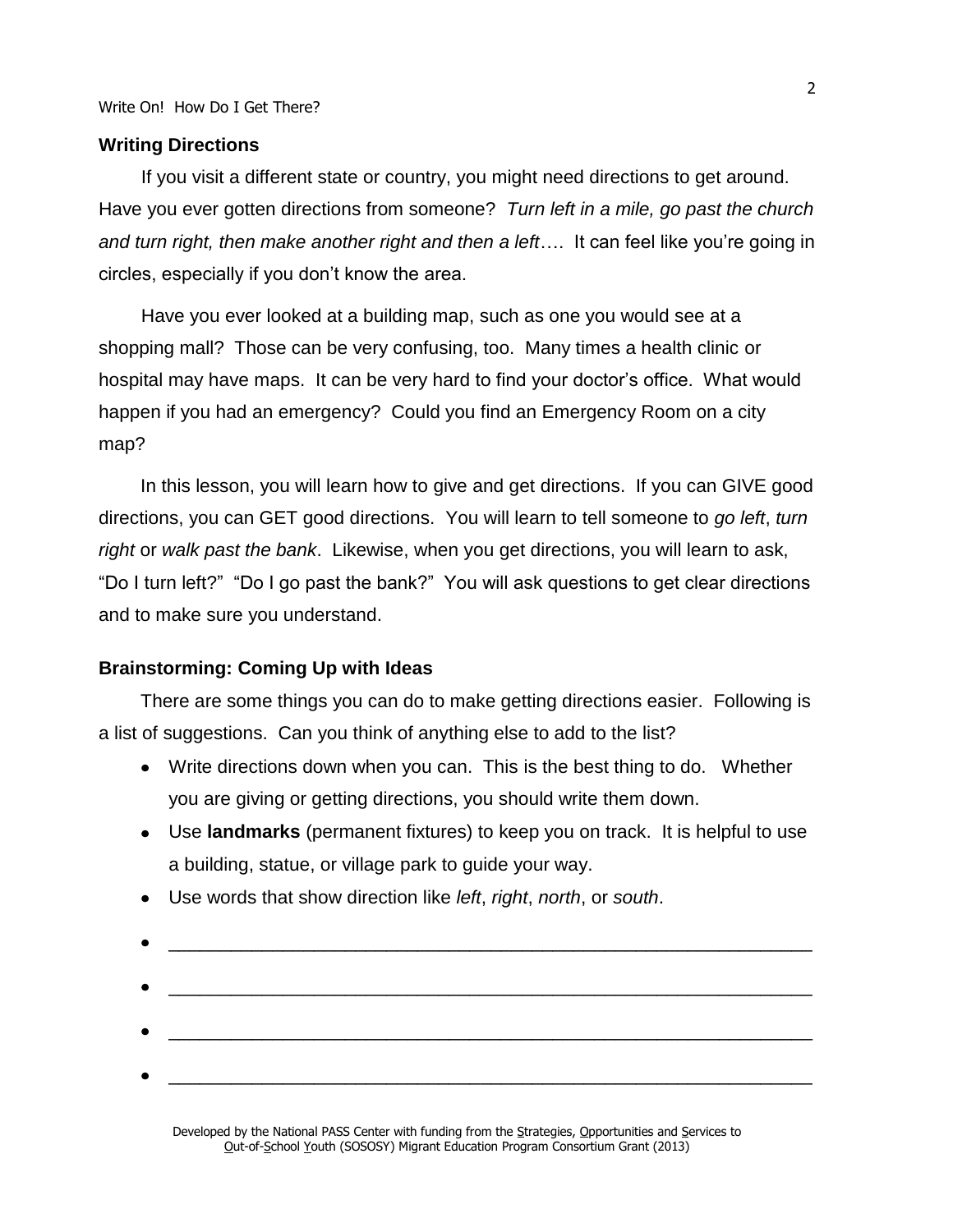Did you add anything to the list? Did you write down that you could record them

on your cell phone? Did you write down that you could get directions from the Internet? Have you used MapQuest or Google Maps to get directions? Did you mention that you could stop at a gas station and buy a map? What about asking a friend or a stranger? These are all good ideas that you could add to your list.



## **Street Maps**

Some maps are easy to read and some are difficult to understand. We will look at both in this exercise. It helps to get or give directions if you are familiar with the area. Sometimes you don't need to look at a map to get or give directions. Give it a try.

\_\_\_\_\_\_\_\_\_\_\_\_\_\_\_\_\_\_\_\_\_\_\_\_\_\_\_\_\_\_\_\_\_\_\_\_\_\_\_\_\_\_\_\_\_\_\_\_\_\_\_\_\_\_\_\_\_\_\_\_\_\_\_\_\_\_\_\_\_

\_\_\_\_\_\_\_\_\_\_\_\_\_\_\_\_\_\_\_\_\_\_\_\_\_\_\_\_\_\_\_\_\_\_\_\_\_\_\_\_\_\_\_\_\_\_\_\_\_\_\_\_\_\_\_\_\_\_\_\_\_\_\_\_\_\_\_\_\_

\_\_\_\_\_\_\_\_\_\_\_\_\_\_\_\_\_\_\_\_\_\_\_\_\_\_\_\_\_\_\_\_\_\_\_\_\_\_\_\_\_\_\_\_\_\_\_\_\_\_\_\_\_\_\_\_\_\_\_\_\_\_\_\_\_\_\_\_\_

\_\_\_\_\_\_\_\_\_\_\_\_\_\_\_\_\_\_\_\_\_\_\_\_\_\_\_\_\_\_\_\_\_\_\_\_\_\_\_\_\_\_\_\_\_\_\_\_\_\_\_\_\_\_\_\_\_\_\_\_\_\_\_\_\_\_\_\_\_

\_\_\_\_\_\_\_\_\_\_\_\_\_\_\_\_\_\_\_\_\_\_\_\_\_\_\_\_\_\_\_\_\_\_\_\_\_\_\_\_\_\_\_\_\_\_\_\_\_\_\_\_\_\_\_\_\_\_\_\_\_\_\_\_\_\_\_\_\_

\_\_\_\_\_\_\_\_\_\_\_\_\_\_\_\_\_\_\_\_\_\_\_\_\_\_\_\_\_\_\_\_\_\_\_\_\_\_\_\_\_\_\_\_\_\_\_\_\_\_\_\_\_\_\_\_\_\_\_\_\_\_\_\_\_\_\_\_\_

\_\_\_\_\_\_\_\_\_\_\_\_\_\_\_\_\_\_\_\_\_\_\_\_\_\_\_\_\_\_\_\_\_\_\_\_\_\_\_\_\_\_\_\_\_\_\_\_\_\_\_\_\_\_\_\_\_\_\_\_\_\_\_\_\_\_\_\_\_



#### **Your Turn**

Write down the directions from your house to the nearest grocery store. Remember to use landmarks and **directional words** like *right* and *left*.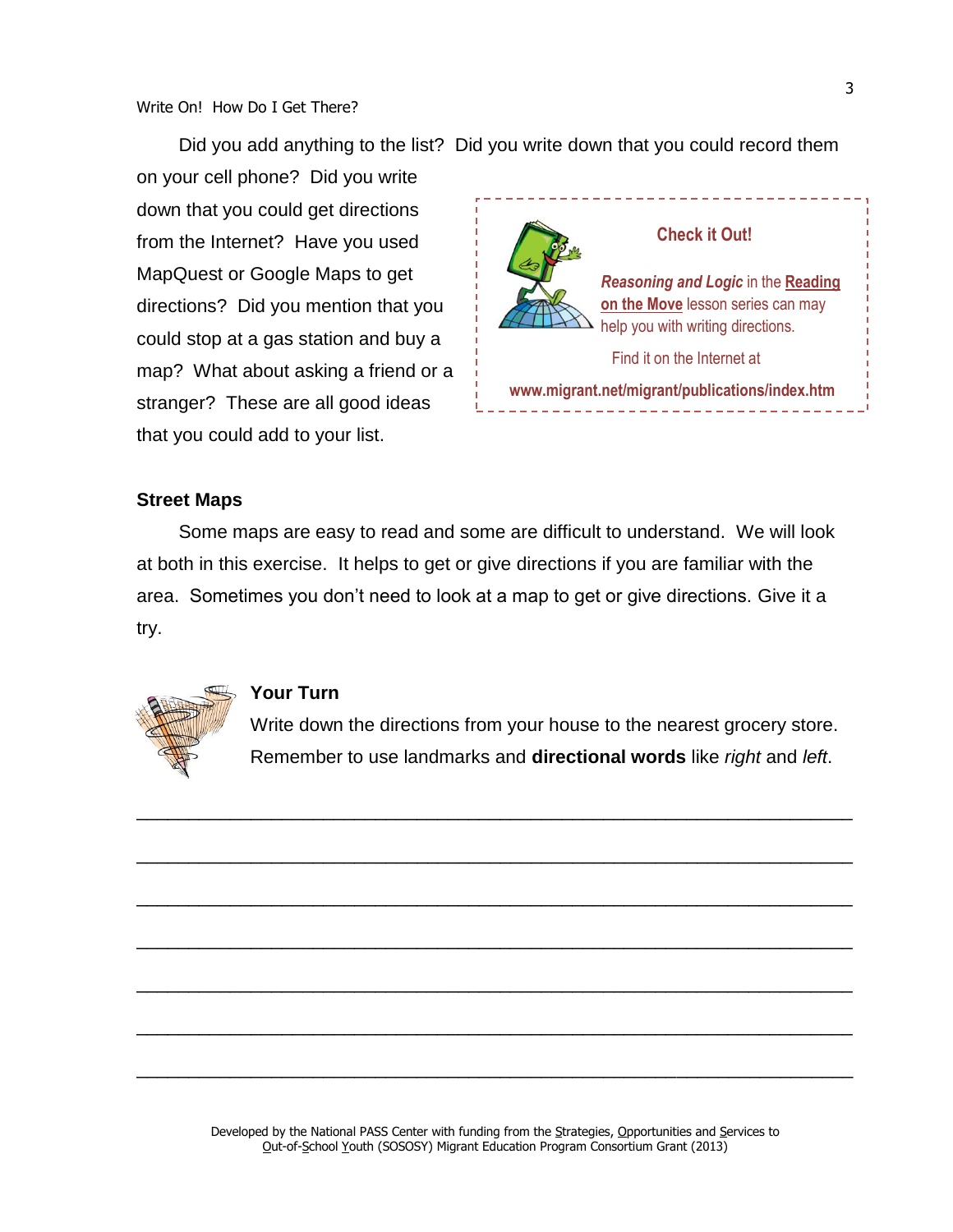How did you do? Let's find out. Give your directions to your teacher or a classmate. Ask that person to draw a map based on your directions. Does the map look like how you get to the store?

### **Your Turn**

Look at the street map below. This is a simple map and easy to understand. Write directions that start at Washington Park and take the

reader to Newbury Health Clinic. Exit the park on Park Street and give your directions from there. Remember to use direction words. Also, use landmarks. Landmarks are fixed markers such as a building, a tree, or a stop sign. Landmarks can help someone understand the directions better. When you write your directions for this exercise, use landmarks to help guide your reader from one spot to the next.

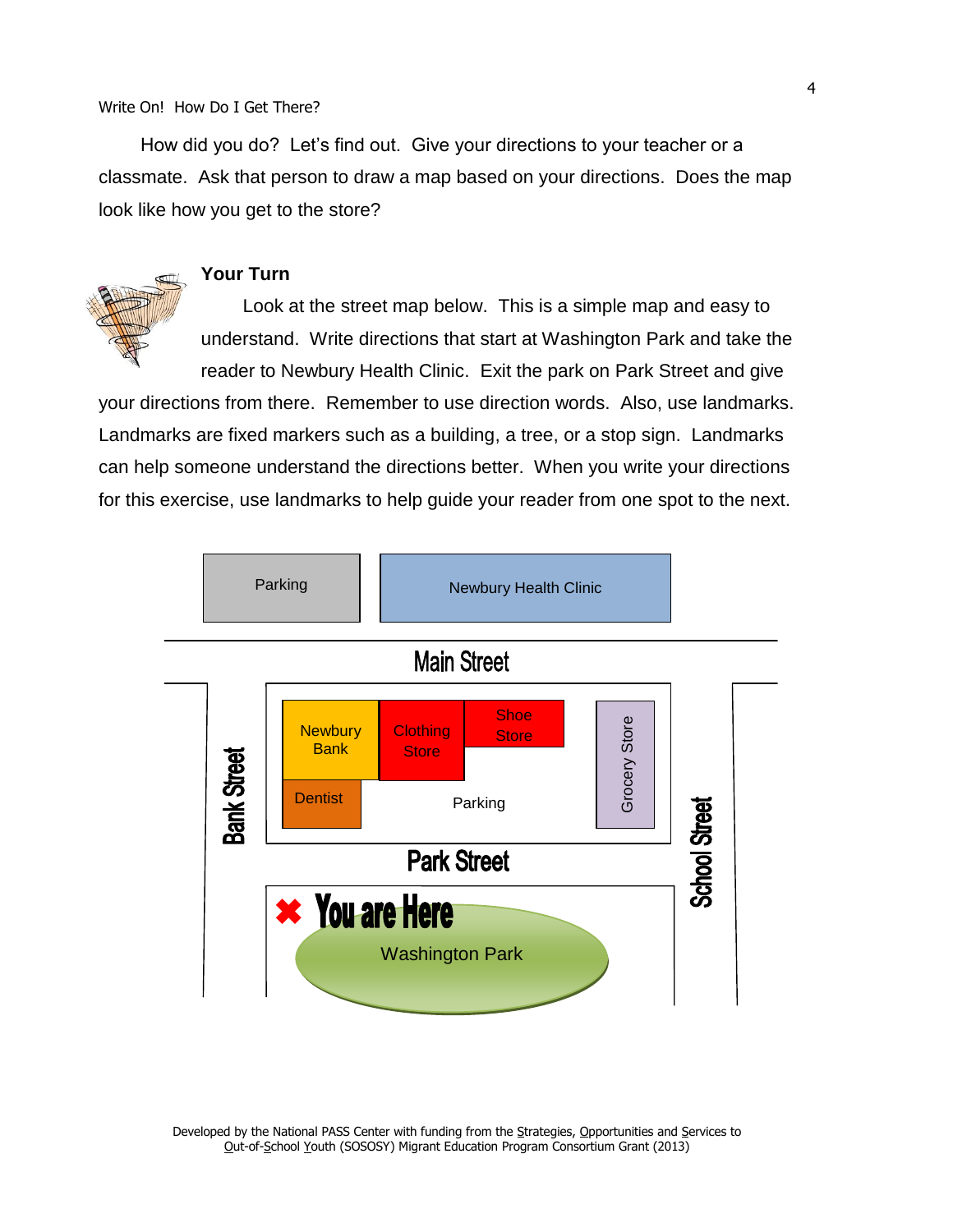Write your directions here.



Now, just for fun, start at any point on the map and give directions to another location on the map.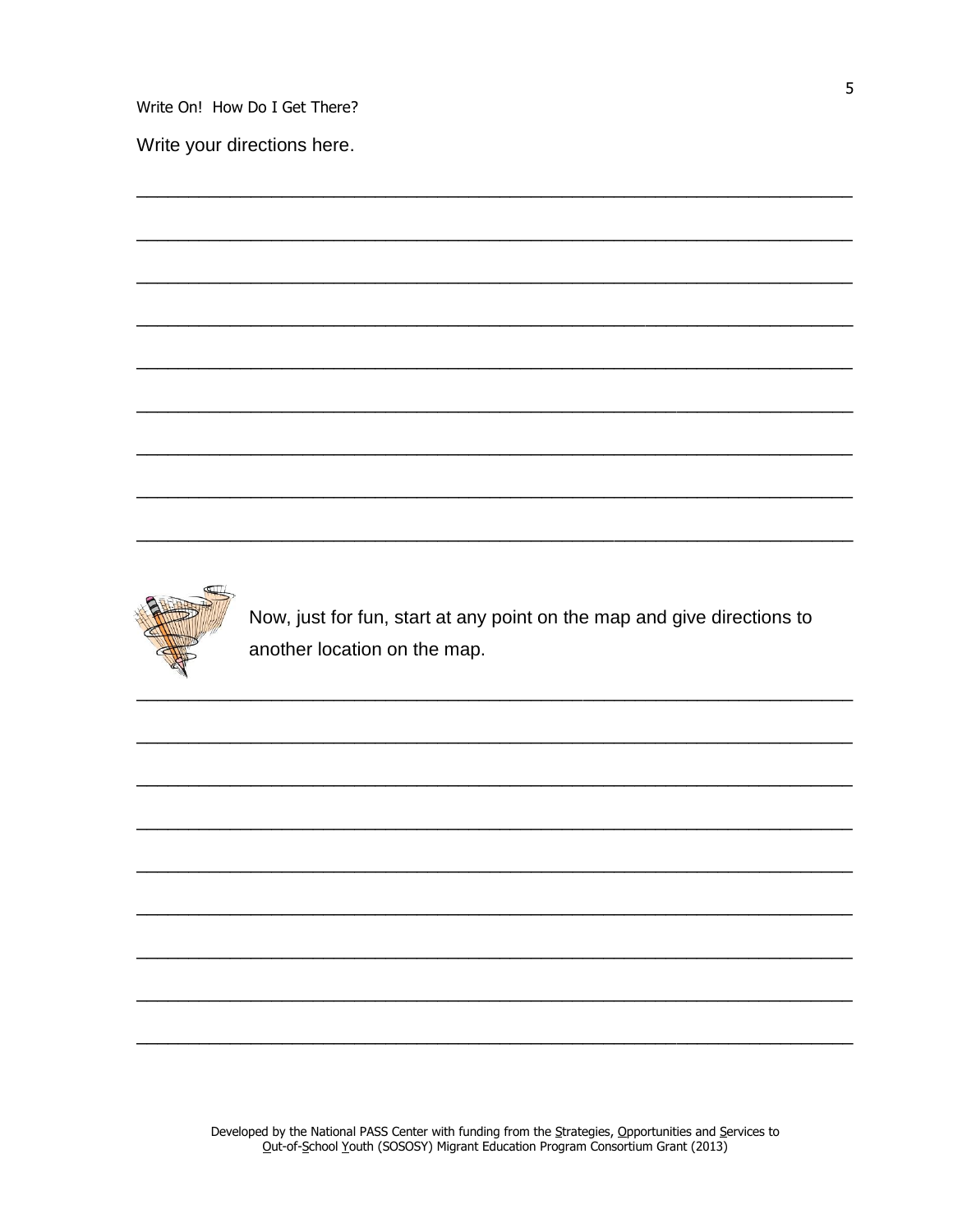This is the map for the town of Post. It is more complicated than the last map. Can you find the bowling alley in the top left corner? Give your reader directions to go from there to the apartments on South Dogwood Street. Use the skills you've learned in this lesson.



Developed by the National PASS Center with funding from the Strategies, Opportunities and Services to Out-of-School Youth (SOSOSY) Migrant Education Program Consortium Grant (2013)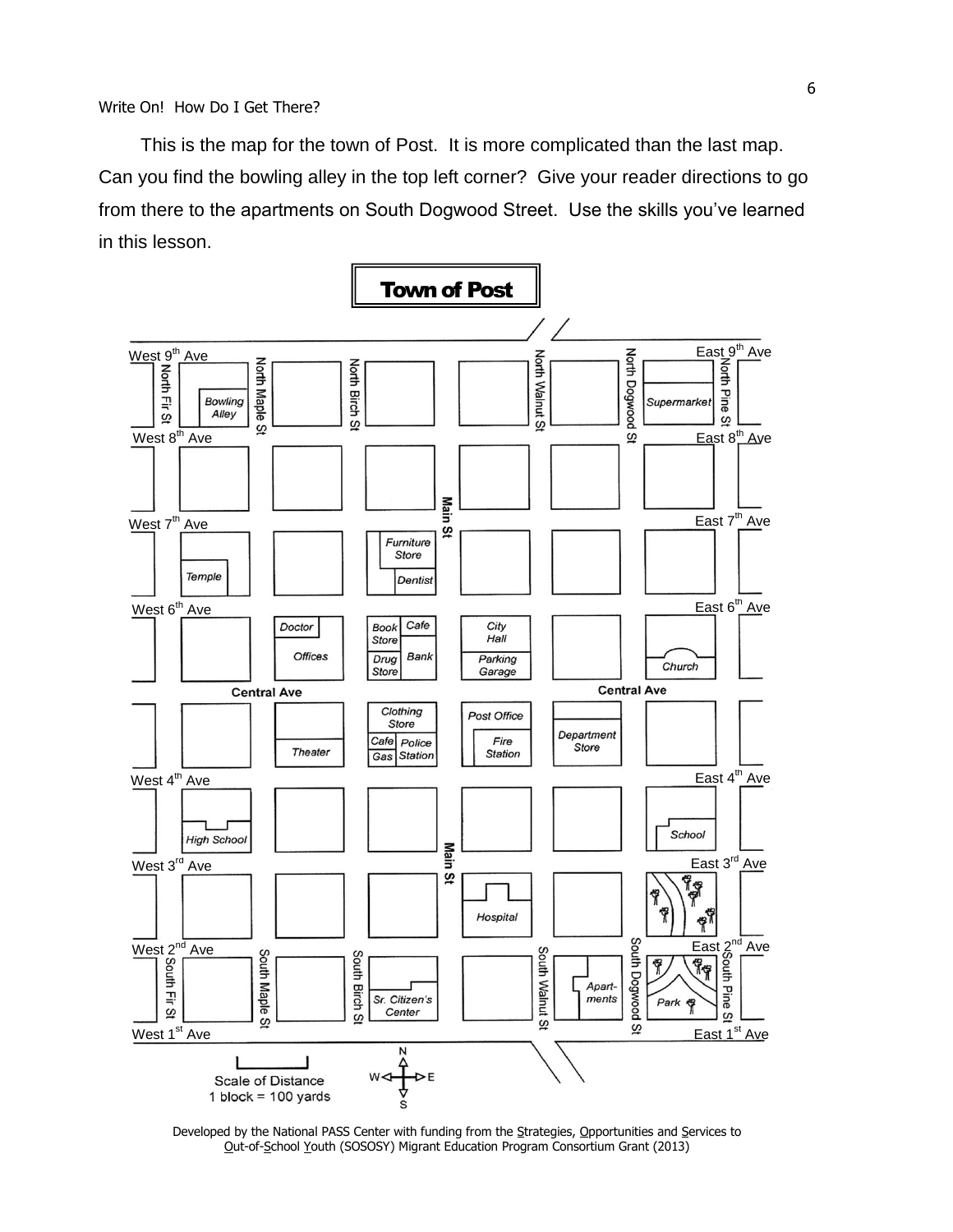

Write your directions here. In these directions, try to give an estimate on

how far the distance is between turns and locations.

| 2                  |
|--------------------|
|                    |
| <b>Remember:</b>   |
|                    |
| Think about the    |
| easiest way to get |
| there.             |
|                    |
|                    |
|                    |
|                    |
|                    |
|                    |
|                    |
|                    |
|                    |
|                    |
|                    |
|                    |
|                    |
|                    |
|                    |
|                    |
|                    |
|                    |
|                    |
|                    |
|                    |
|                    |
|                    |
|                    |
|                    |
|                    |
|                    |
|                    |
|                    |
|                    |
|                    |
|                    |
|                    |
|                    |
|                    |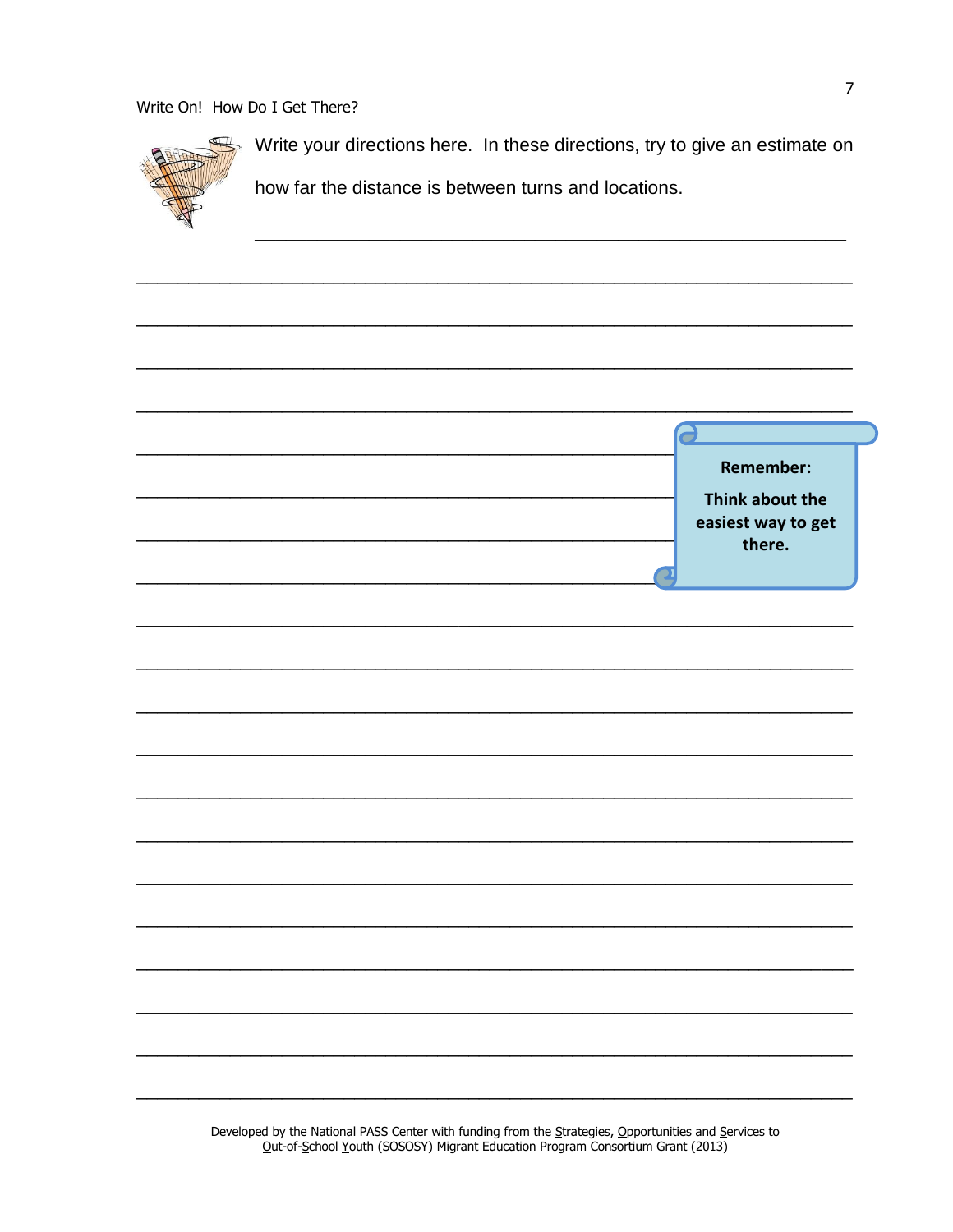#### **Building Maps**

One of the hardest things to do is follow directions in a building. Maps in buildings with many levels will show all the floors. It can be confusing. Look at the hospital map below. It is helpful to know that this symbol, **IIII**, means there are stairs there. The **E** shows where there is an elevator. Let's look at an example.



#### First Floor (Main Street)



#### Second Floor



#### Third Floor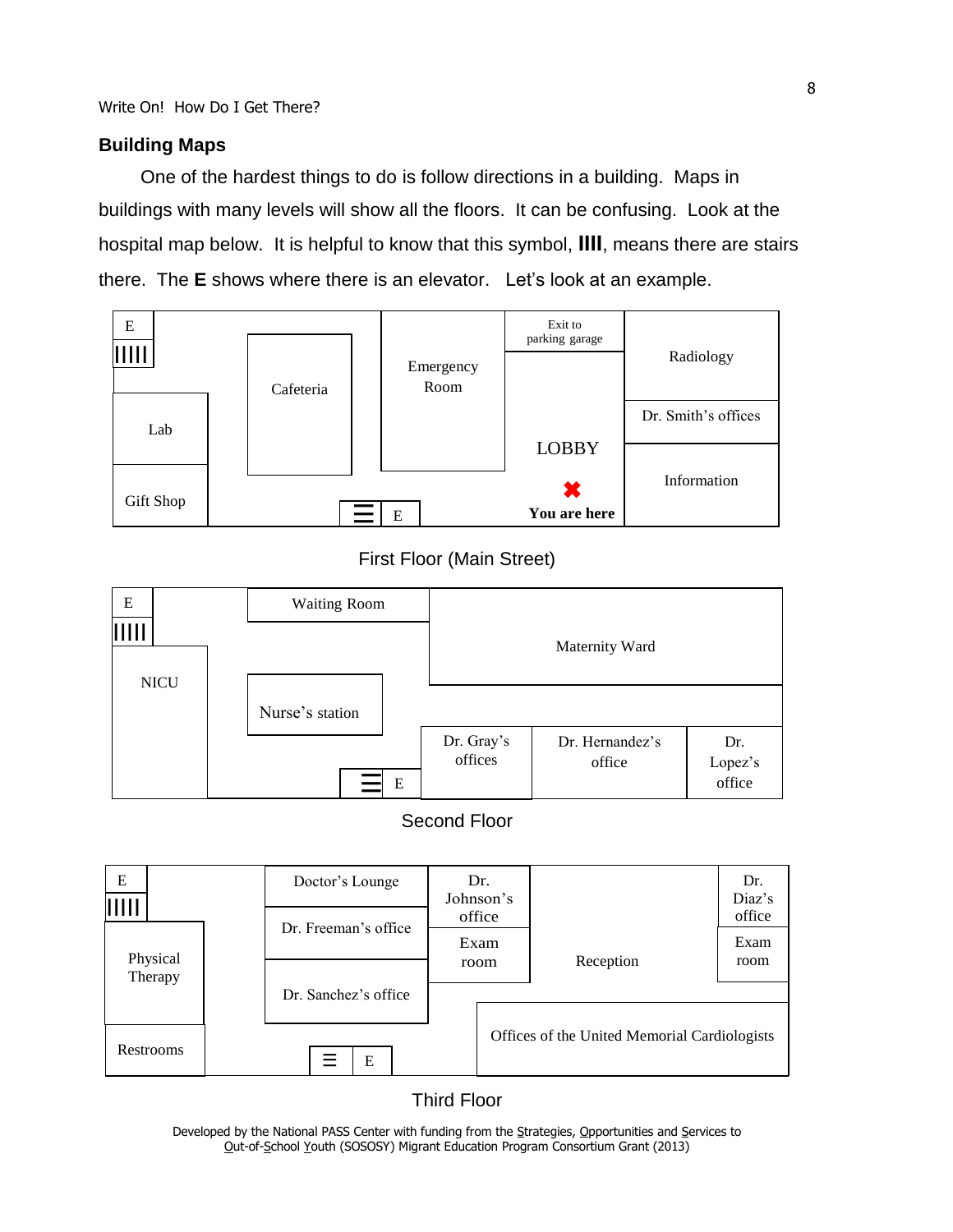

## **Finishing Up**

Pretend that you must visit Dr. Diaz on the third floor. Find the  $\ast$  on the map. Write the directions from that mark up to your doctor's office.

If you do not stop on a certain floor, you can skip over it. For example, you can say, *Take the elevator from the first floor to the third floor.*

\_\_\_\_\_\_\_\_\_\_\_\_\_\_\_\_\_\_\_\_\_\_\_\_\_\_\_\_\_\_\_\_\_\_\_\_\_\_\_\_\_\_\_\_\_\_\_\_\_\_\_\_\_\_\_\_\_\_\_\_\_\_\_\_\_\_\_\_\_

\_\_\_\_\_\_\_\_\_\_\_\_\_\_\_\_\_\_\_\_\_\_\_\_\_\_\_\_\_\_\_\_\_\_\_\_\_\_\_\_\_\_\_\_\_\_\_\_\_\_\_\_\_\_\_\_\_\_\_\_\_\_\_\_\_\_\_\_\_

| <b>Remember:</b>         |
|--------------------------|
| <b>Building maps are</b> |
| like street maps.        |
| Use landmarks and        |
| directional              |
| language to help         |
| guide you.               |

Now pretend that the elevators (E) and stairs (IIII) closest to the  $\ast$  are closed for repairs. You must use the elevators and stairs in the back of the building. Write the directions from the  $\ast$  to Dr. Diaz's office now.

\_\_\_\_\_\_\_\_\_\_\_\_\_\_\_\_\_\_\_\_\_\_\_\_\_\_\_\_\_\_\_\_\_\_\_\_\_\_\_\_\_\_\_\_\_\_\_\_\_\_\_\_\_\_\_\_\_\_\_\_\_\_\_\_\_\_\_\_\_

\_\_\_\_\_\_\_\_\_\_\_\_\_\_\_\_\_\_\_\_\_\_\_\_\_\_\_\_\_\_\_\_\_\_\_\_\_\_\_\_\_\_\_\_\_\_\_\_\_\_\_\_\_\_\_\_\_\_\_\_\_\_\_\_\_\_\_\_\_

\_\_\_\_\_\_\_\_\_\_\_\_\_\_\_\_\_\_\_\_\_\_\_\_\_\_\_\_\_\_\_\_\_\_\_\_\_\_\_\_\_\_\_\_\_\_\_\_\_\_\_\_\_\_\_\_\_\_\_\_\_\_\_\_\_\_\_\_\_

\_\_\_\_\_\_\_\_\_\_\_\_\_\_\_\_\_\_\_\_\_\_\_\_\_\_\_\_\_\_\_\_\_\_\_\_\_\_\_\_\_\_\_\_\_\_\_\_\_\_\_\_\_\_\_\_\_\_\_\_\_\_\_\_\_\_\_\_\_

\_\_\_\_\_\_\_\_\_\_\_\_\_\_\_\_\_\_\_\_\_\_\_\_\_\_\_\_\_\_\_\_\_\_\_\_\_\_\_\_\_\_\_\_\_\_\_\_\_\_\_\_\_\_\_\_\_\_\_\_\_\_\_\_\_\_\_\_\_

\_\_\_\_\_\_\_\_\_\_\_\_\_\_\_\_\_\_\_\_\_\_\_\_\_\_\_\_\_\_\_\_\_\_\_\_\_\_\_\_\_\_\_\_\_\_\_\_\_\_\_\_\_\_\_\_\_\_\_\_\_\_\_\_\_\_\_\_\_

You've done a great job!

Use these skills every time you need to give or get directions.